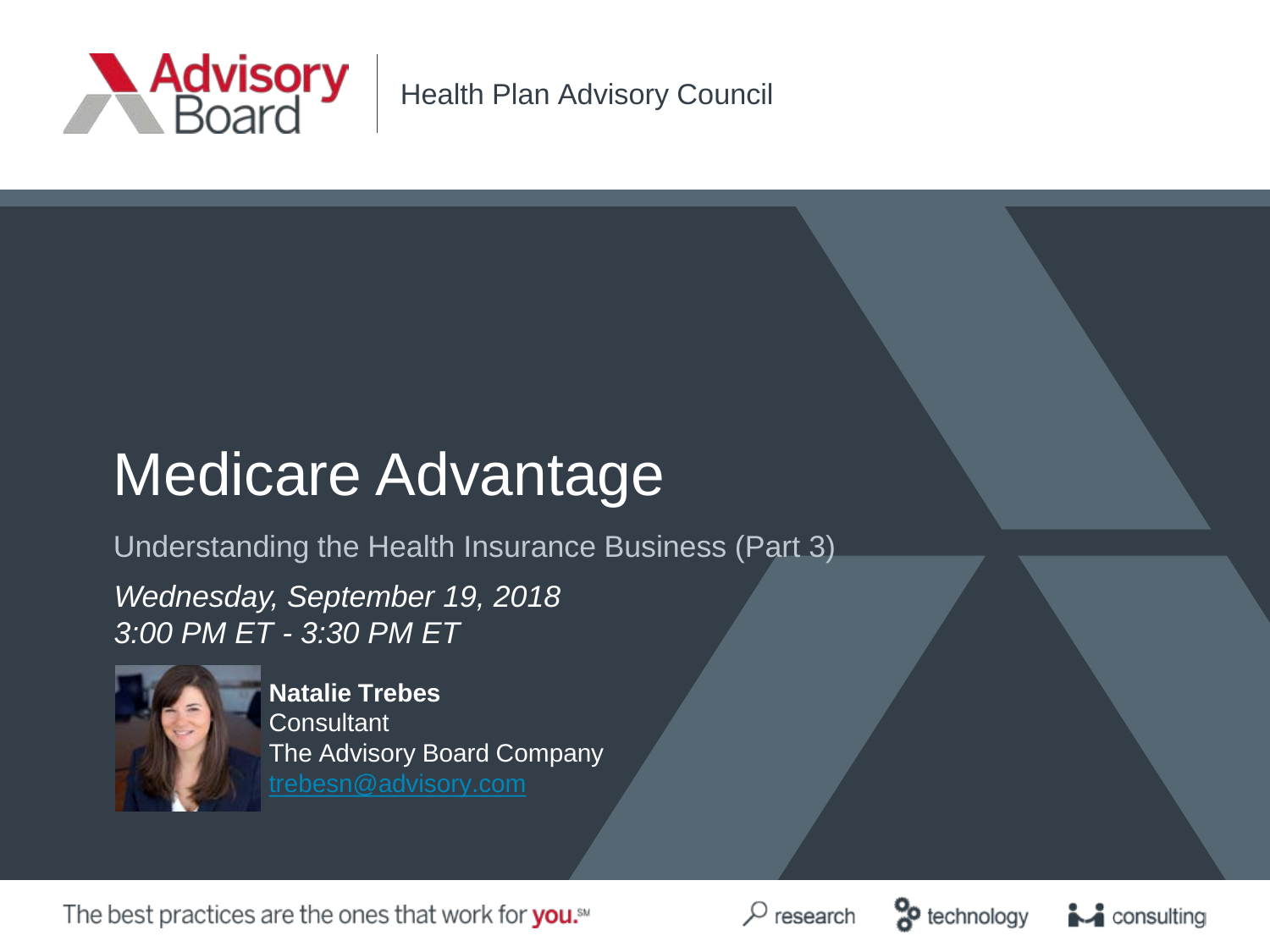6



### **1** Overview of Business Line



2 Major Trends Impacting Medicare Advantage Plans



**3** Understanding Key Advisory Board Resources



4 Questions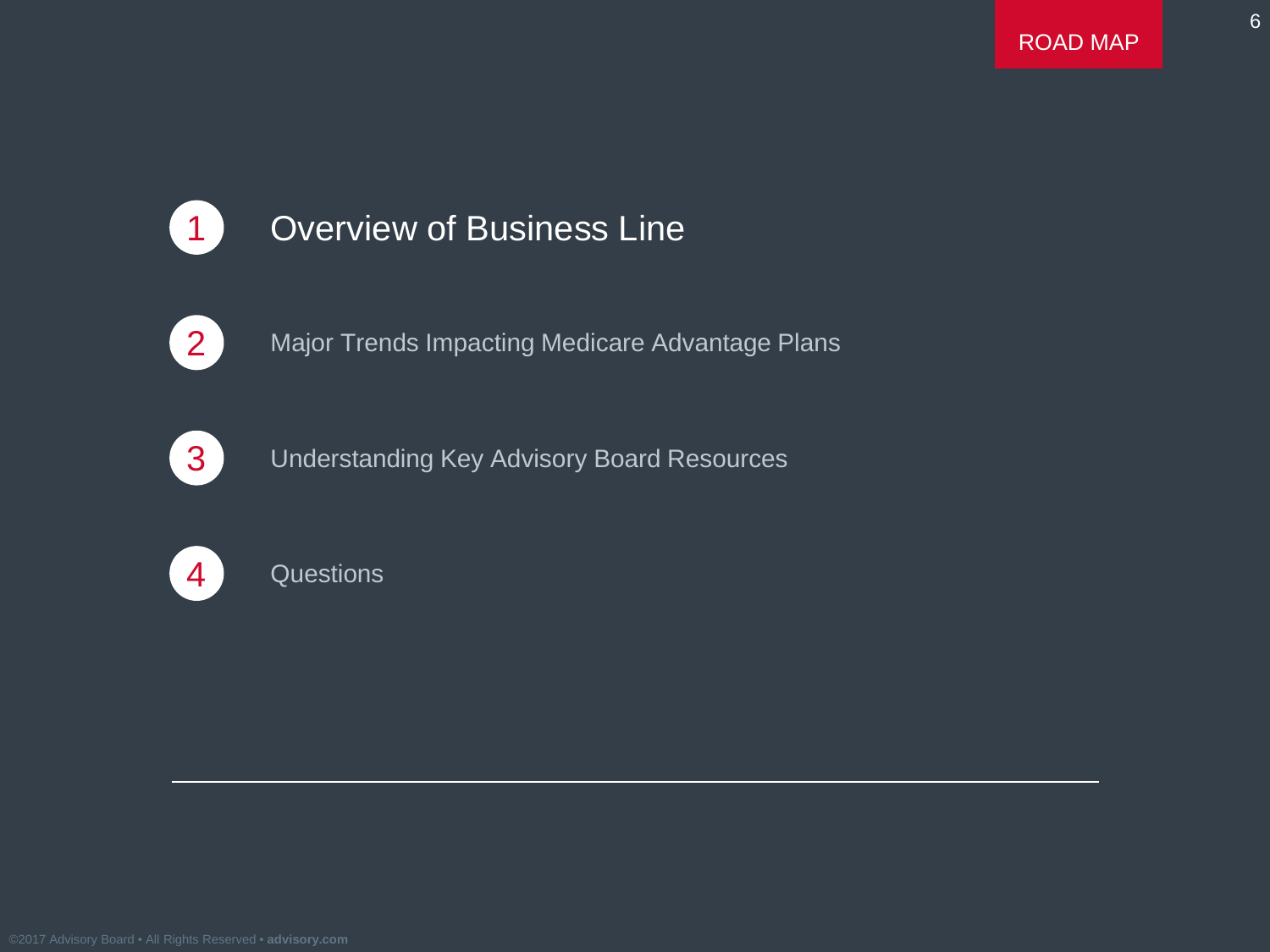# **Medicare Contains Several Coverage Options**

### **Medicare Coverage Options**



<sup>1)</sup> 1) Durable medical equipment.

[©2017 Advisory Board • All Rights Reserved •](https://www.advisory.com/) **advisory.com**

Source: "Medicare 2017 costs at a glance," CMS, https://www.medicare.gov/your-medicare-costs/costs-at-a-glance/costs-at[glance.html; "Medicare Enrollment Dashboard," CMS, https://www.cms.gov/Research-Statistics-Data-and-Systems/Statistic](https://www.medicare.gov/your-medicare-costs/costs-at-a-glance/costs-at-glance.html)[s-](https://www.cms.gov/Research-Statistics-Data-and-Systems/Statistics-Trends-and-Reports/CMSProgramStatistics/Dashboard.html)Trends-and-Reports/CMSProgramStatistics/Dashboard.html; Health Plan Advisory Council interviews and analysis.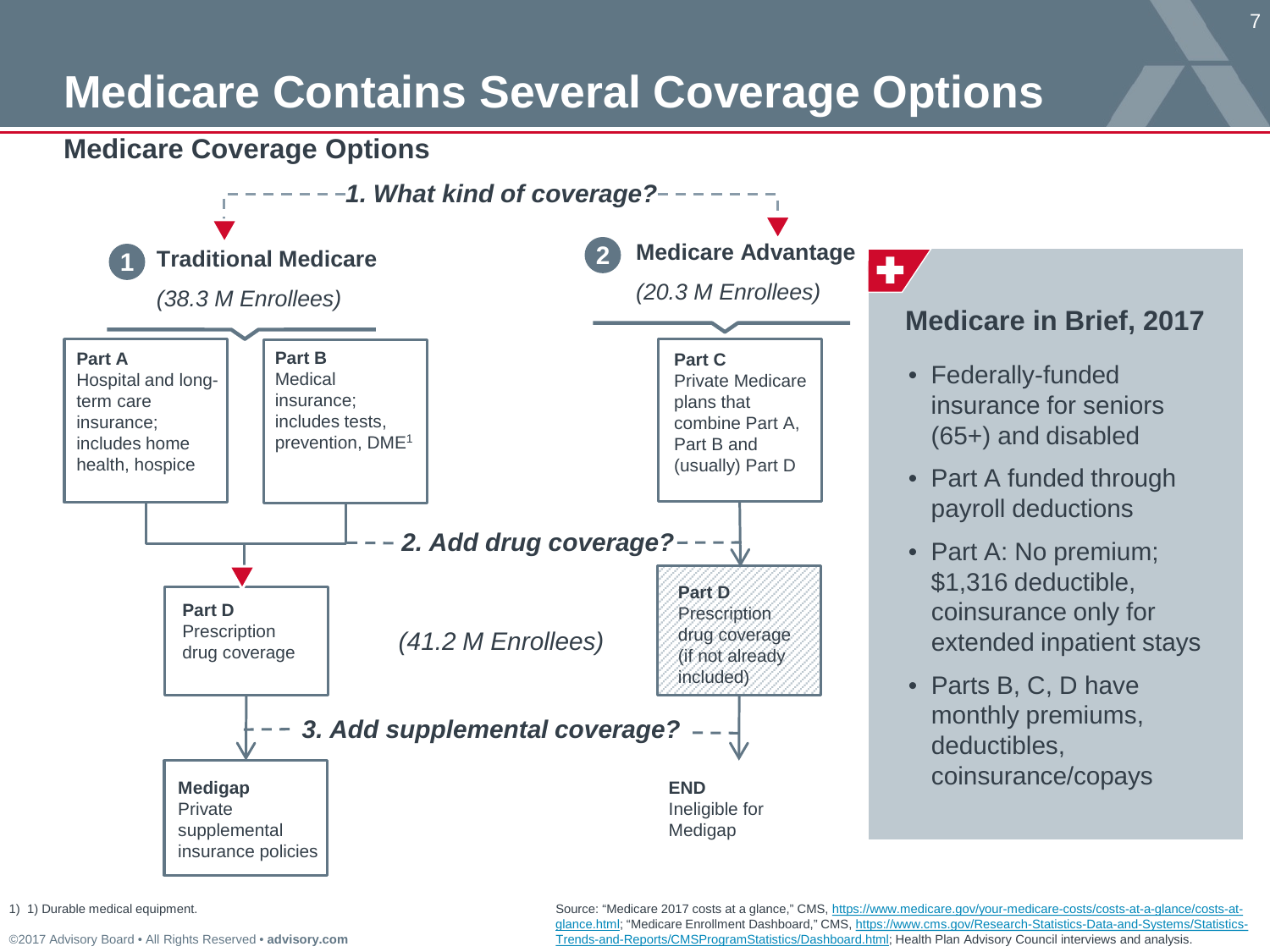### **MA Enrollment to Nearly Double by 2025**

*Total Enrollment and Percentage of Total Medicare Population*

### **MA Penetration Varies by State, 2017**

*Total MA Enrollment as a Percent of Total Medicare Population* 



[Source: "Medicare Advantage: Total Enrollment," Kaiser Family Foundation, https://www.kff.org/medicare/state-indicator/ma-total](https://www.kff.org/medicare/state-indicator/ma-total-enrollment/?currentTimeframe=0&sortModel=%7B%22colId%22:%22Location%22,%22sort%22:%22asc%22%7D)enrollment/?currentTimeframe=0&sortModel=%7B%22colId%22:%22Location%22,%22sort%22:%22asc%22%7D; "Medicare Advantage Fact Sheet," Kaiser Family Foundation, [http://kff.org/medicare/fact-sheet/medicare-advantage-fact-sheet/;](http://kff.org/medicare/fact-sheet/medicare-advantage-fact-sheet/) "Medicare [Congressional Budget Office's January 2017 Baseline," CBO, https://www.cbo.gov/sites/default/files/recurringdata/51302-2017-01](https://www.cbo.gov/sites/default/files/recurringdata/51302-2017-01-medicare.pdf) medicare.pdf; Health Plan Advisory Council interviews and analysis.

1) Projected.

[©2017 Advisory Board • All Rights Reserved •](https://www.advisory.com/) **advisory.com**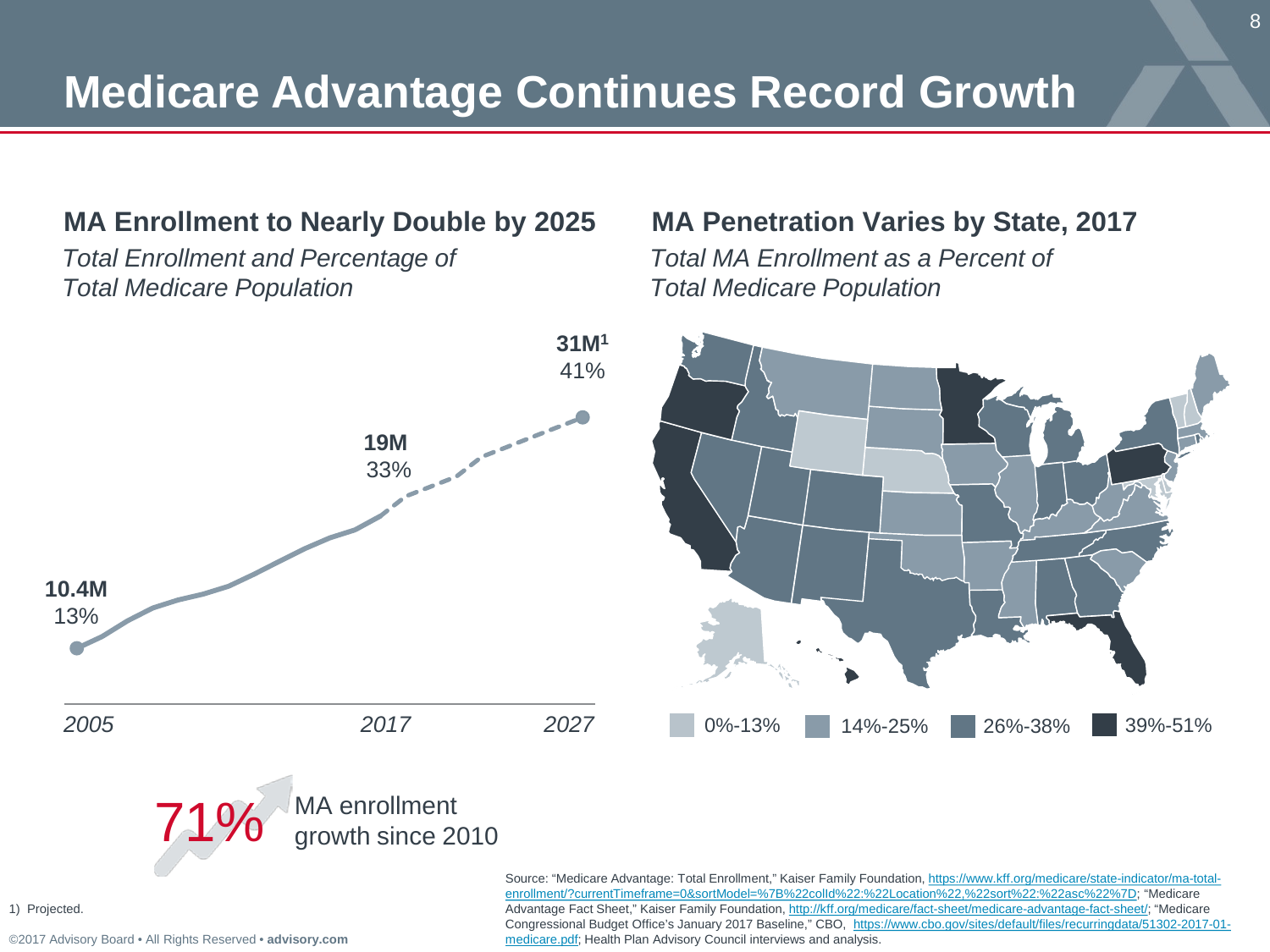# **Medicare Advantage Payment a Multi-Step Process**

## Plans Required to Use Rebate to Supply Supplemental Benefits

### **Medicare Advantage Plan Payment Process**

*Illustration Showing Plan Bid Below Benchmark*



1) Plan share of rebate varies by star rating.

[©2017 Advisory Board • All Rights Reserved •](https://www.advisory.com/) **advisory.com**

"Medicare Advantage Program Payment System," MedPAC, October 2016, http://www.medpac.gov/docs/default[source/payment-basics/medpac\\_payment\\_basics\\_16\\_ma\\_final.pdf; Health Plan Advisory Council interviews and](http://www.medpac.gov/docs/default-source/payment-basics/medpac_payment_basics_16_ma_final.pdf) analysis.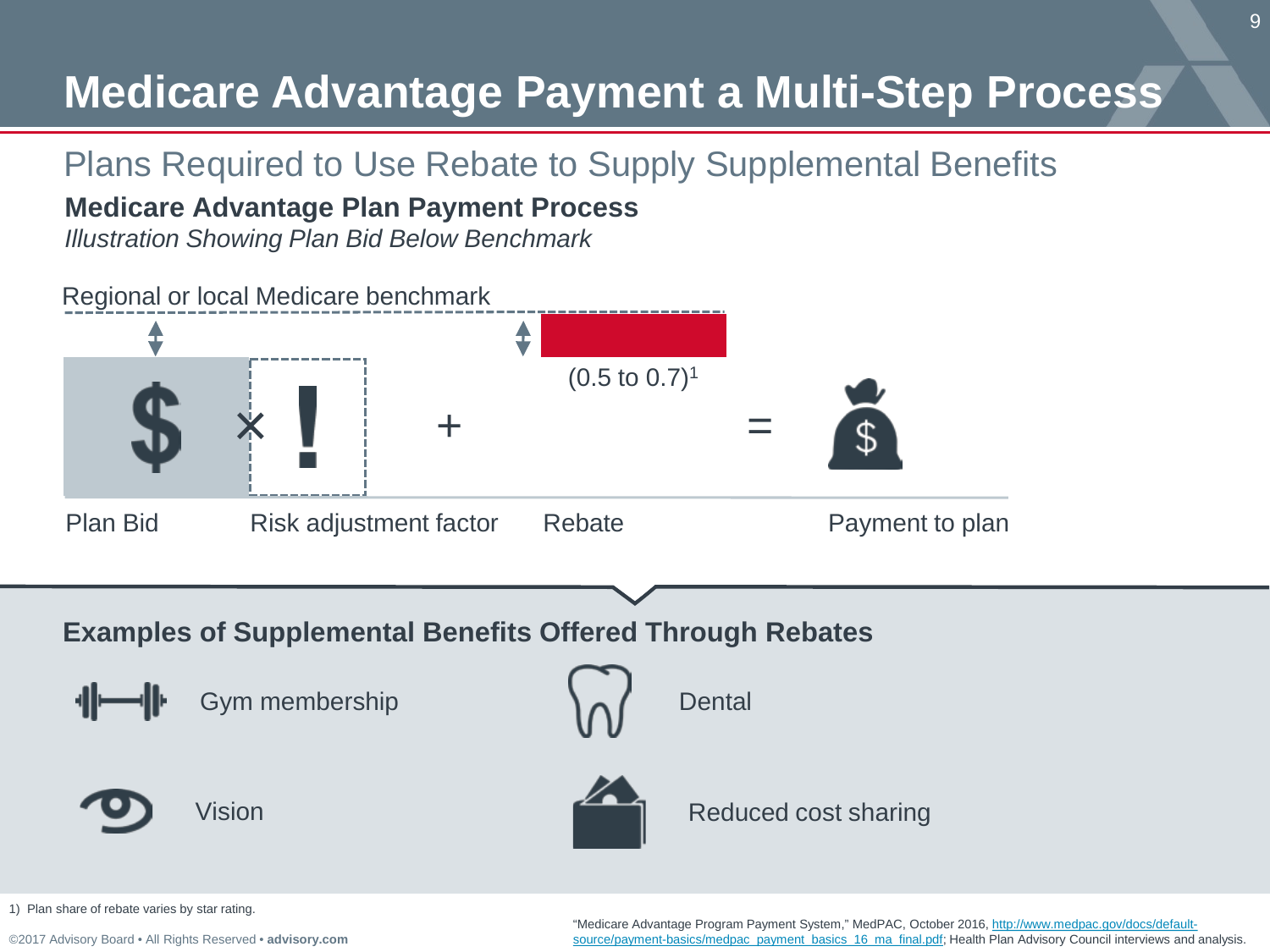# **Seniors May Have a Lot More to Shop For**

## CMS Increases Coverage Flexibility to Reduce Medical Costs

**CMS' Finalized Changes to Medicare Advantage 2019**



Source: CMS, "CMS Finalizes Policy Changes and Updates for Medicare Advantage and the Prescription Drug Benefit Program for Contract Year 2019 [\(CMS-4182-F\)", April 2018 https://www.cms.gov/newsroom/fact-sheets/cms-finalizes-policy-changes-and-updates-medicare-advantage-and](https://www.cms.gov/newsroom/fact-sheets/cms-finalizes-policy-changes-and-updates-medicare-advantage-and-prescription-drug-benefit-program)prescription-drug-benefit-program; Foley & Lardner LLP, "Direct Provider Contract Alternative Payment Model - CMS/CMMI Issues Request for Information" April 2018; Health Plan Advisory Council interviews and analysis; https://www.politico.com/agenda/story/2018/09/12/medicarepreventative-social-needs-000688.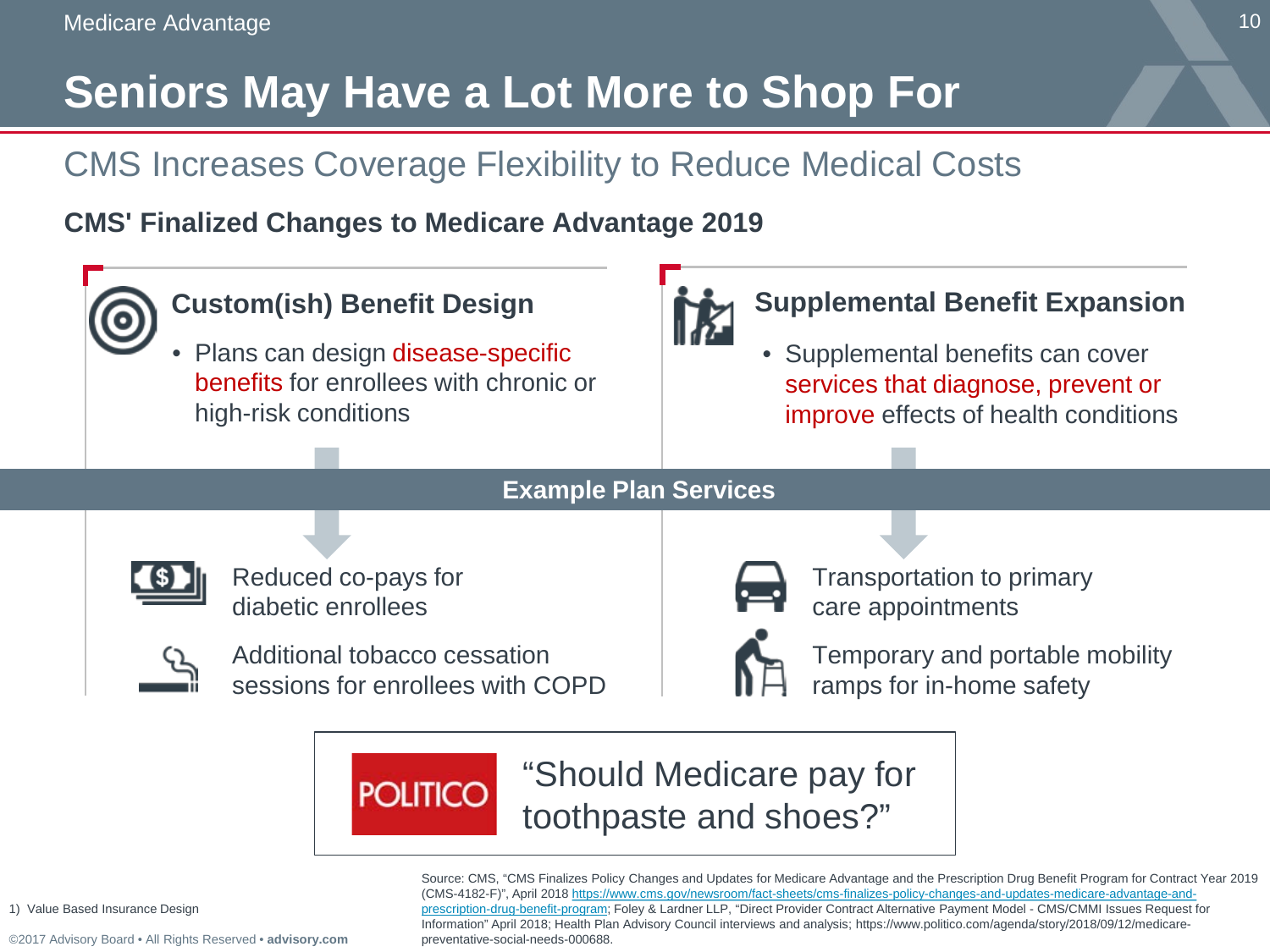

### **1** Overview of Business Line



### 2 Major Trends Impacting Medicare Advantage Plans



**3** Understanding Key Advisory Board Resources



4 Questions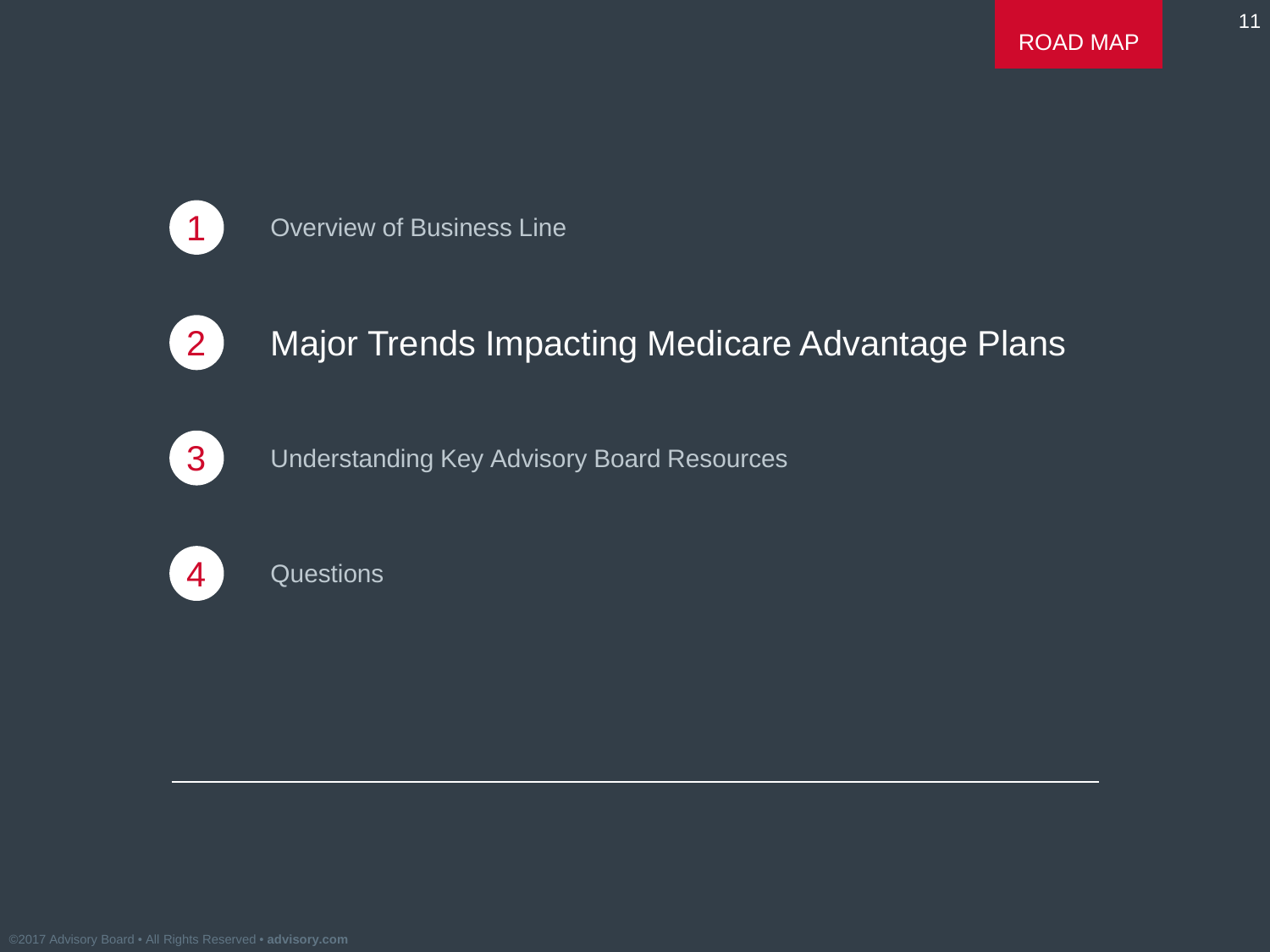# **Success Requires Juggling Multiple Priorities**

### **Common Medicare Advantage Plan Operational Priorities Challenges to Success**

#### **Accurate member risk coding**

Greater reimbursement for riskier member populations

- Collaborating with providers to collect member health information
- Compelling members to complete HRAs



### **Attracting and retaining enrollees**

Increased revenue from member enrollment

#### **Closing care gaps**

Higher quality rating for managing and screening members

- Maintaining and increasing quality ratings
- Keeping premiums steady

- Recruiting providers to close clinical gaps
- Capturing member attention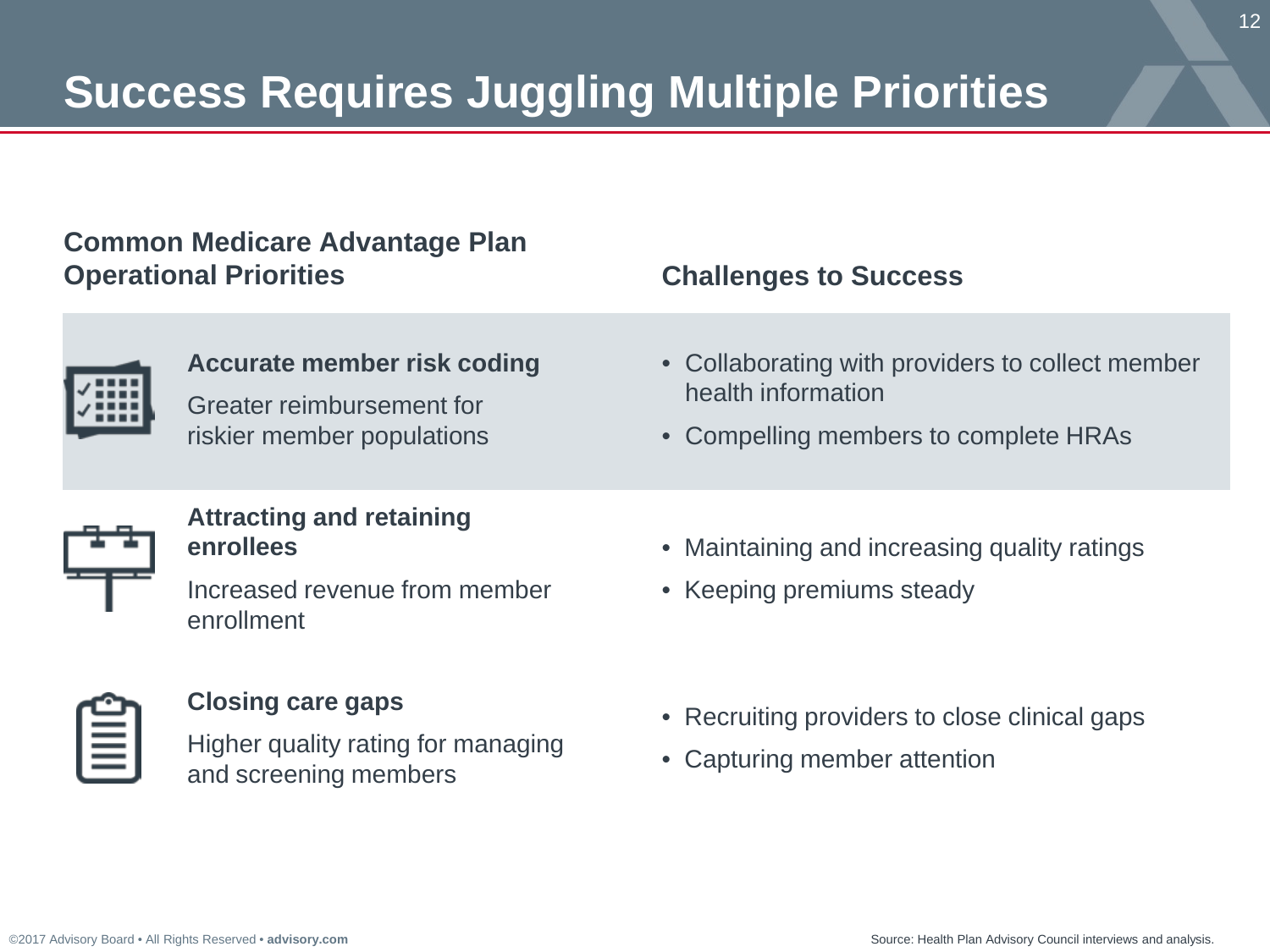# **What Is Risk Adjustment?**

## Process Assigns Member Risk Score Using Previous Year Diagnoses

### **Purpose of Risk Adjustment The Cost of Undercoding in**



# **Medicare Advantage**

"From a coding perspective, these plans are often paid **\$2,000 less than they should be paid** for these members because of under-reporting of ICD-9 codes."

> *Al Lewis, Disease Management Purchasing Consortium*

### **Factors Contributing to Risk Score**



Diagnoses Age Sex





[Source: "Primer Medicare Risk Adjustment," The American Action Forum, https://www.americanactionforum.org/research/primer](https://www.americanactionforum.org/research/primer-medicare-risk-adjustment/)medicare-risk-adjustment/; Naveh, M, "Lax Coding by Physicians Hurts Medicare Advantage Plans," *Managed Care*, January 2008, [https://www.managedcaremag.com/archives/2008/1/lax-coding-physicians-hurts-medicare-advantage-plans;](https://www.managedcaremag.com/archives/2008/1/lax-coding-physicians-hurts-medicare-advantage-plans) Health Plan Advisory Council interviews and analysis.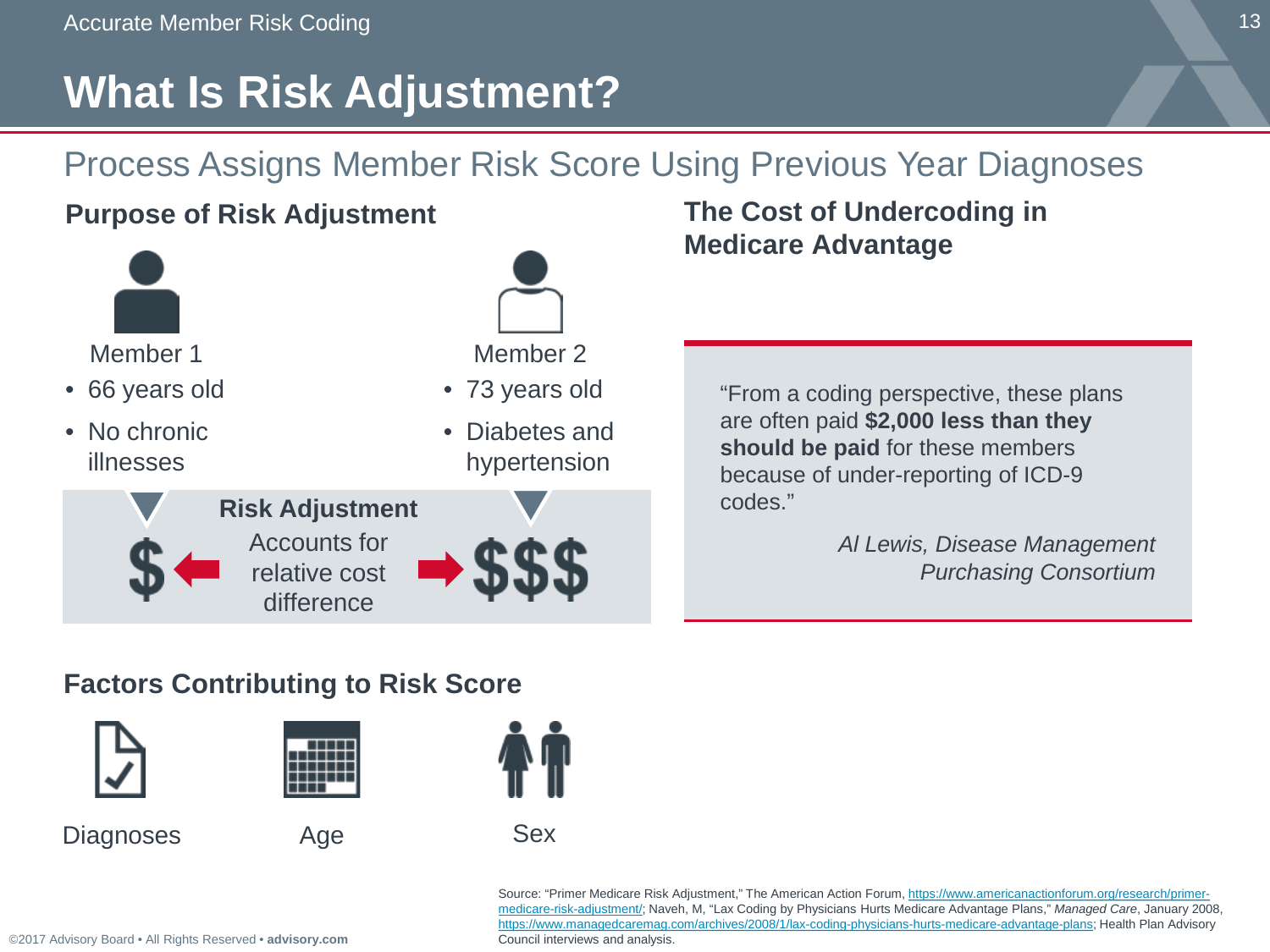# **Casual Relationship Lacking**

### Few Clear-Cut Wins in Risk Adjustment

### **Efforts to Improve Coding Accuracy**

#### Coding Intervention **Conductive Conductive Conditions** Barriers to Success

**Direct Provider Incentives**



Plans with **dominant market share** that can offer substantial incentives

Providers working with more than 10 plans unlikely to be interested in one payer's incentives



Providers **at-risk** for total cost; **smaller** provider groups needing support

Larger provider groups who have not yet assumed global risk



Provider practices that contain a **majority** of plan's membership

Larger practices with own coders or small practices that outsource billing operations



**New** Medicare Advantage members Employed members and elderly members that have recent utilization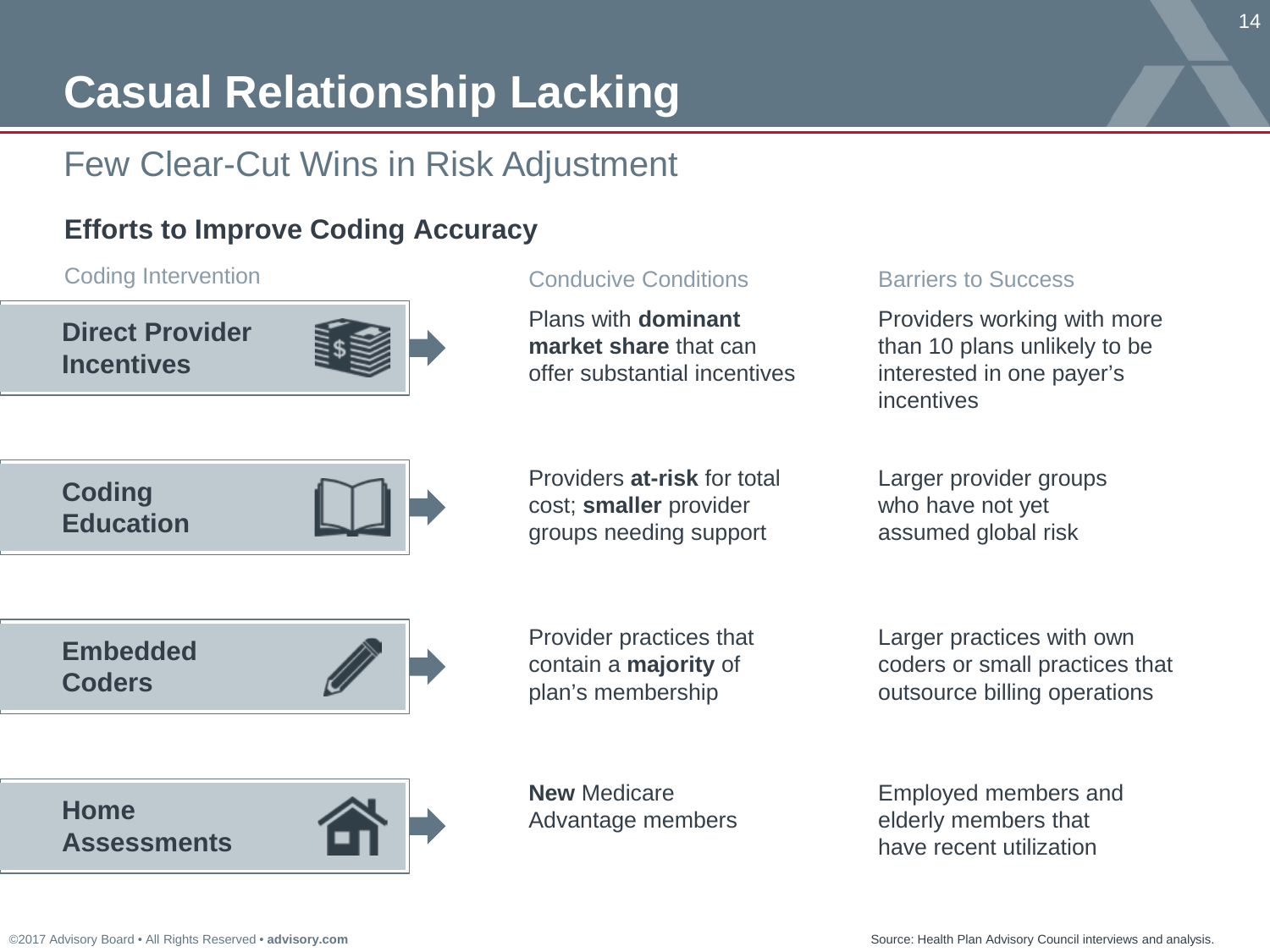# **Success Requires Juggling Multiple Priorities**

### **Common Medicare Advantage Plan Operational Priorities Challenges to Success**



#### **Accurate member risk coding**

Greater reimbursement for riskier member populations

- Collaborating with providers to collect member health information
- Compelling members to complete HRAs



### **Attracting and retaining enrollees**

Increased revenue from member enrollment

- Maintaining and increasing quality ratings
- Keeping premiums steady

#### **Closing care gaps**

Higher quality rating for managing and screening members

- Recruiting providers to close clinical gaps
- Capturing member attention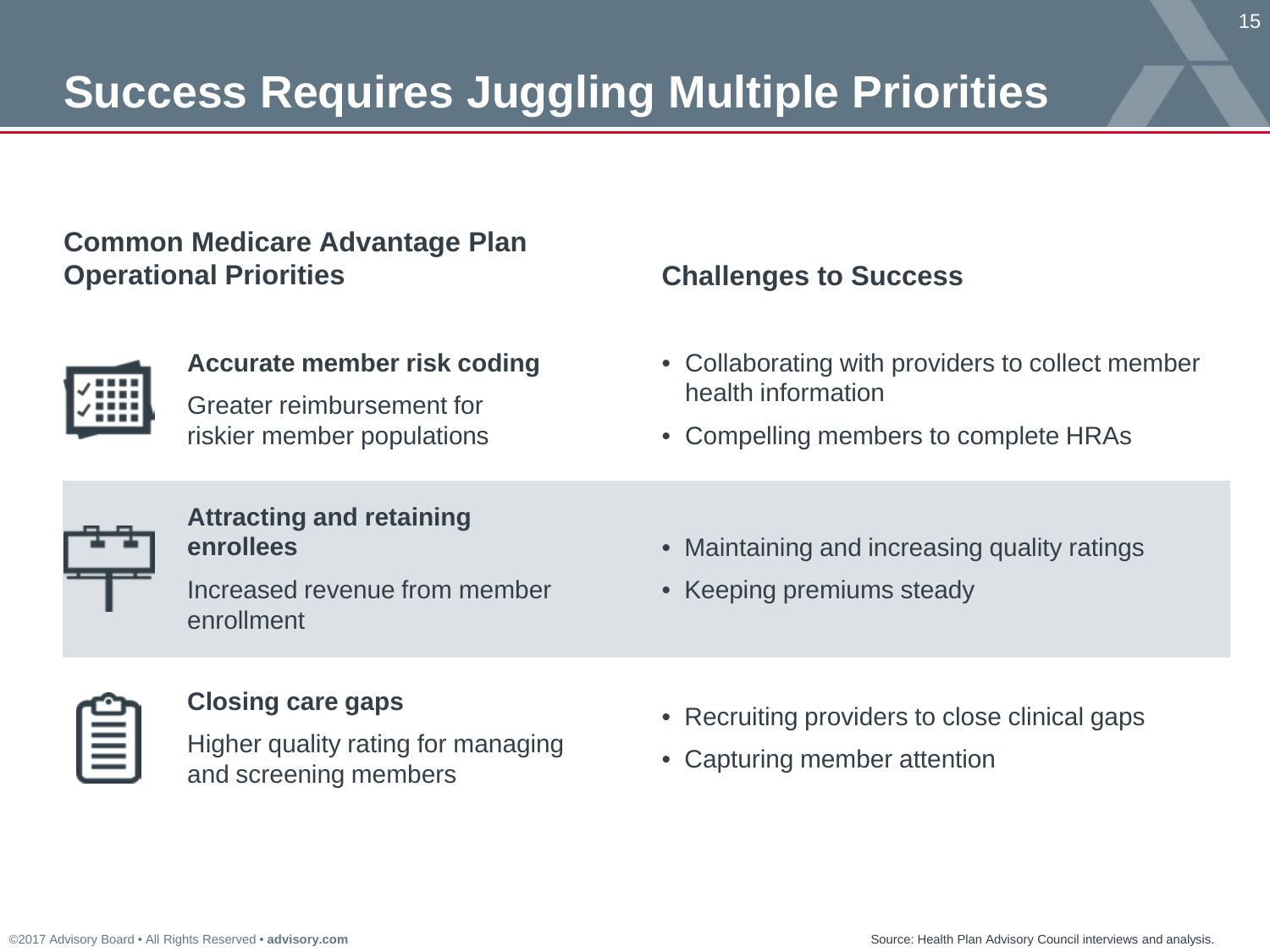# **Are Stars Worth the Investment?**

Majority of Members in 3+-Star Plans

**Distribution of Plan Star Ratings, 2018**

*Number of Plans by Part C Ratings1*





 $\boldsymbol{\mathcal{N}}$ 

Contracts that retained a 4+ Star rating from 2014 to 2016 experienced more than **5 times the enrollment growth** of those that lost a 4+ Star rating

For all data analysis, only plans with reported Part C data to generate a star rating included.

Source: "Part C and D Performance Data,", CMS, <https://www.cms.gov/Medicare/Prescription-Drug-Coverage/PrescriptionDrugCovGenIn/PerformanceData.html>; "Medicare offers improved access to high-quality health coverage choices in 2018," CMS, https://www.cms.gov/Newsroom/MediaReleaseDatabase/Press[releases/2017-Press-releases-items/2017-10-11.html; McKinsey Center for U.S. Health System Reform, "Addressing the 2017 Medicare Advantage Star ra](https://www.cms.gov/Newsroom/MediaReleaseDatabase/Press-releases/2017-Press-releases-items/2017-10-11.html)tings," [http://healthcare.mckinsey.com/sites/default/files/Intelligence-Brief\\_2017-Medicare-Stars-Performance.pdf;](http://healthcare.mckinsey.com/sites/default/files/Intelligence-Brief_2017-Medicare-Stars-Performance.pdf) Health Plan Advisory Council interviews and analysis.

[©2017 Advisory Board • All Rights Reserved •](https://www.advisory.com/) **advisory.com**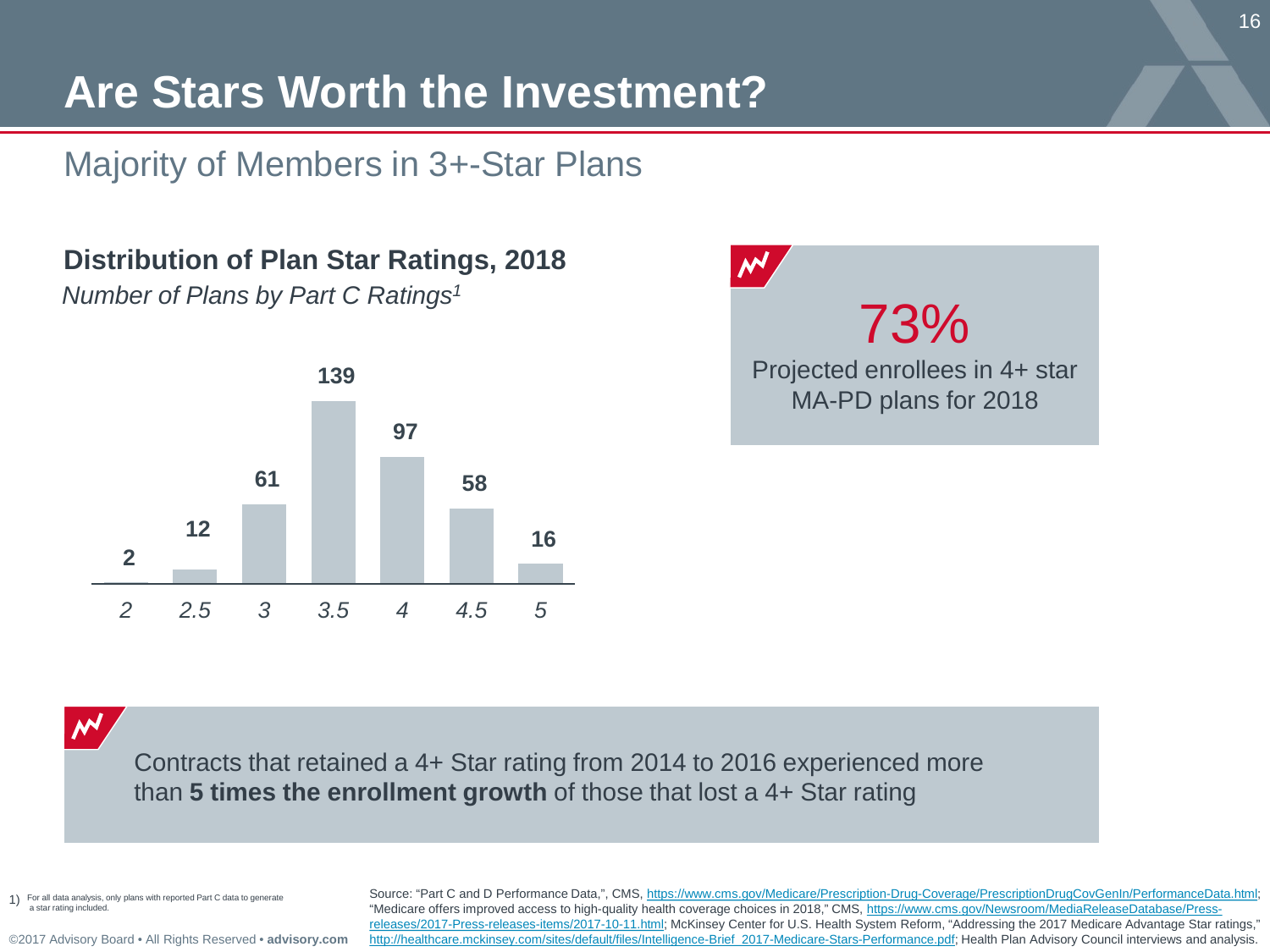# **Switching Relatively Low**

### But Those That Switch Do So For Lower Premiums and Better Quality

### **MA Enrollees Voluntarily Switching Plans**

*By Premium Increase, 2013-2014*





- 1) Numbers don't sum to 100 percent because of rounding.
- 2) Includes members who died, switched to traditional Medicare, or involuntarily switched.

**Distribution of MA Enrollees**

*By Switching Status,* 

[©2017 Advisory Board • All Rights Reserved •](https://www.advisory.com/) **advisory.com**

Source: Jacobson G, Neuman T, "Medicare Advantage Plan Switching: Exception or Norm?," Kaiser Family Foundation, https://www.kff.org/report[section/medicare-advantage-plan-switching-exception-or-norm-issue-brief/; Health Plan Advisory Council interviews and analysis.](https://www.kff.org/report-section/medicare-advantage-plan-switching-exception-or-norm-issue-brief/) 

2013 Plan Star Rating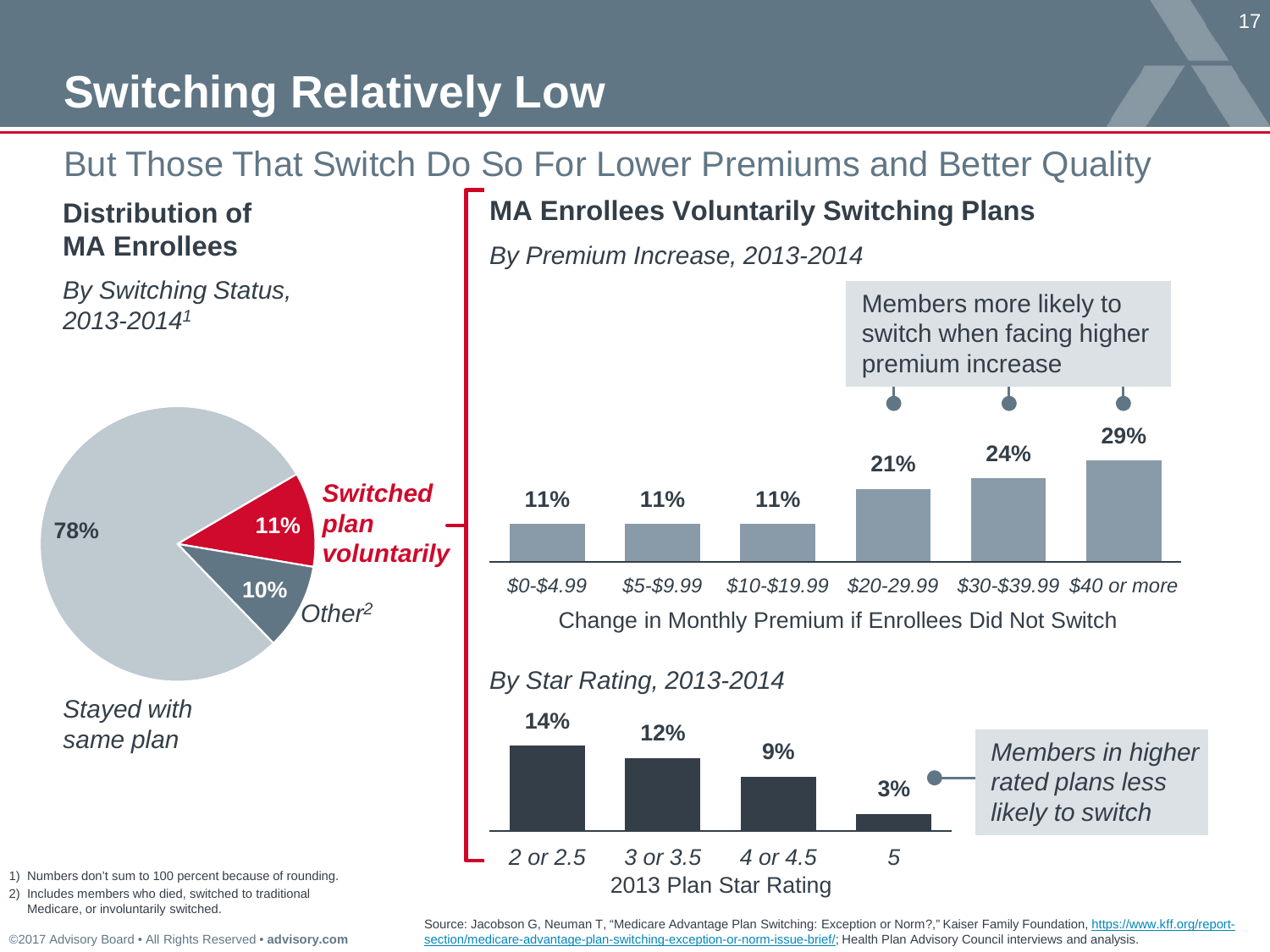# **Success Requires Juggling Multiple Priorities**

### **Common Medicare Advantage Plan Operational Priorities Challenges to Success**



#### **Accurate member risk coding**

Greater reimbursement for riskier member populations



### **Attracting and retaining enrollees**

Increased revenue from member enrollment

- Collaborating with providers to collect member health information
- Compelling members to complete HRAs
- Maintaining and increasing quality ratings
- Keeping premiums steady

#### **Closing care gaps**

Higher quality rating for managing and screening members

- Recruiting providers to close clinical gaps
- Capturing member attention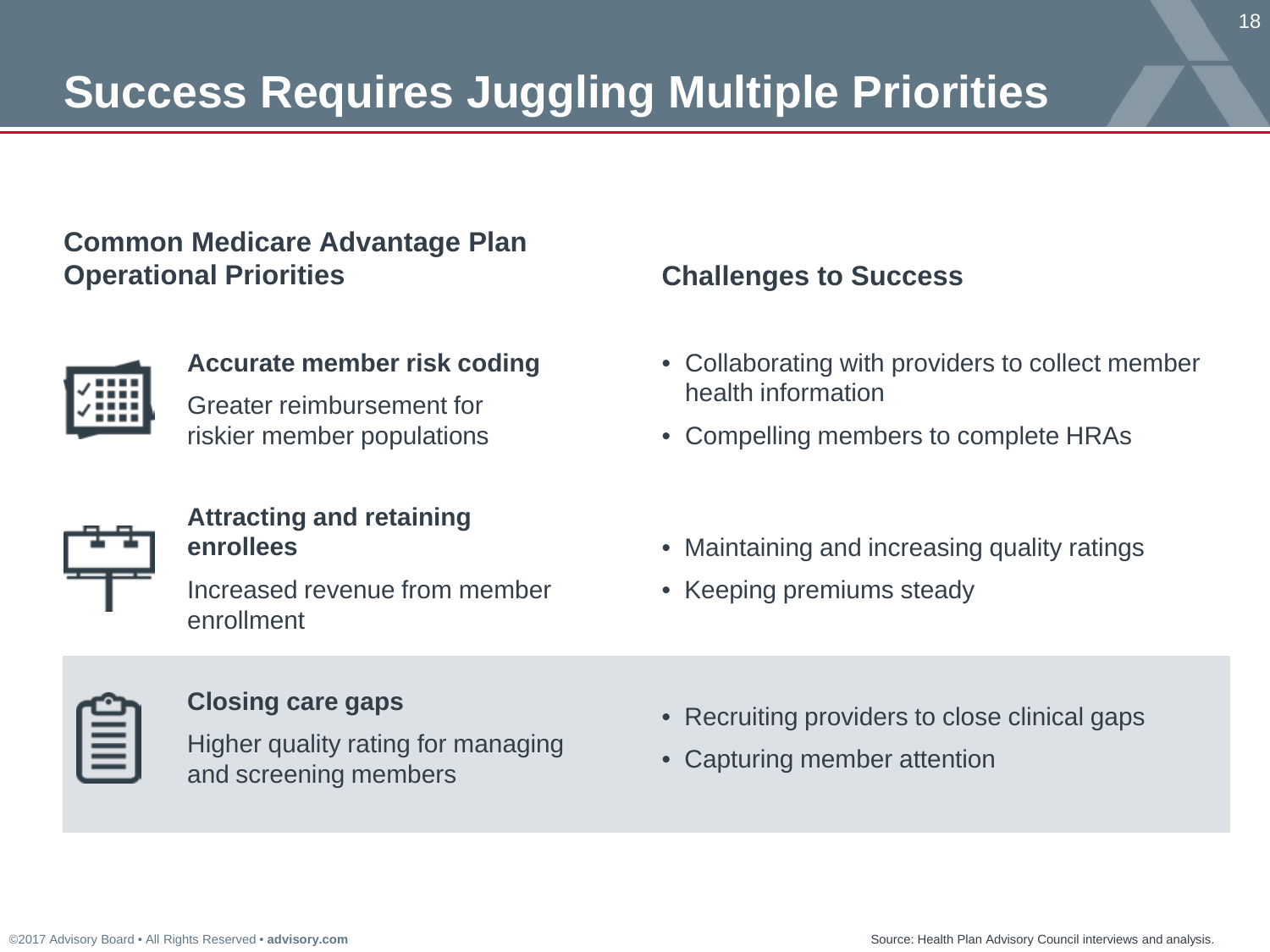# **Closing Care Gaps A Key Piece of Stars Strategy**

### **Five Part C Stars Domains and Metric Areas**

**Staying Healthy: Screening, Tests, and Vaccines**

**Managing Chronic (Long Term) Conditions**

**Member Experience with Health Plan**





Screening and vaccines rates, maintaining physical and mental health

Medication review, functional status, chronic condition care, and all-cause readmissions



Accessibility and timeliness of care, care coordination and customer service

Plan quality improvement, as well as member retention and complaints

**Member Complaints and Changes in the Health Plan's Performance**

**Health Plan Customer Service**



Appeals review process and call center capacity

#### **Care Gaps**

Closing care gaps also essential for managing member costs

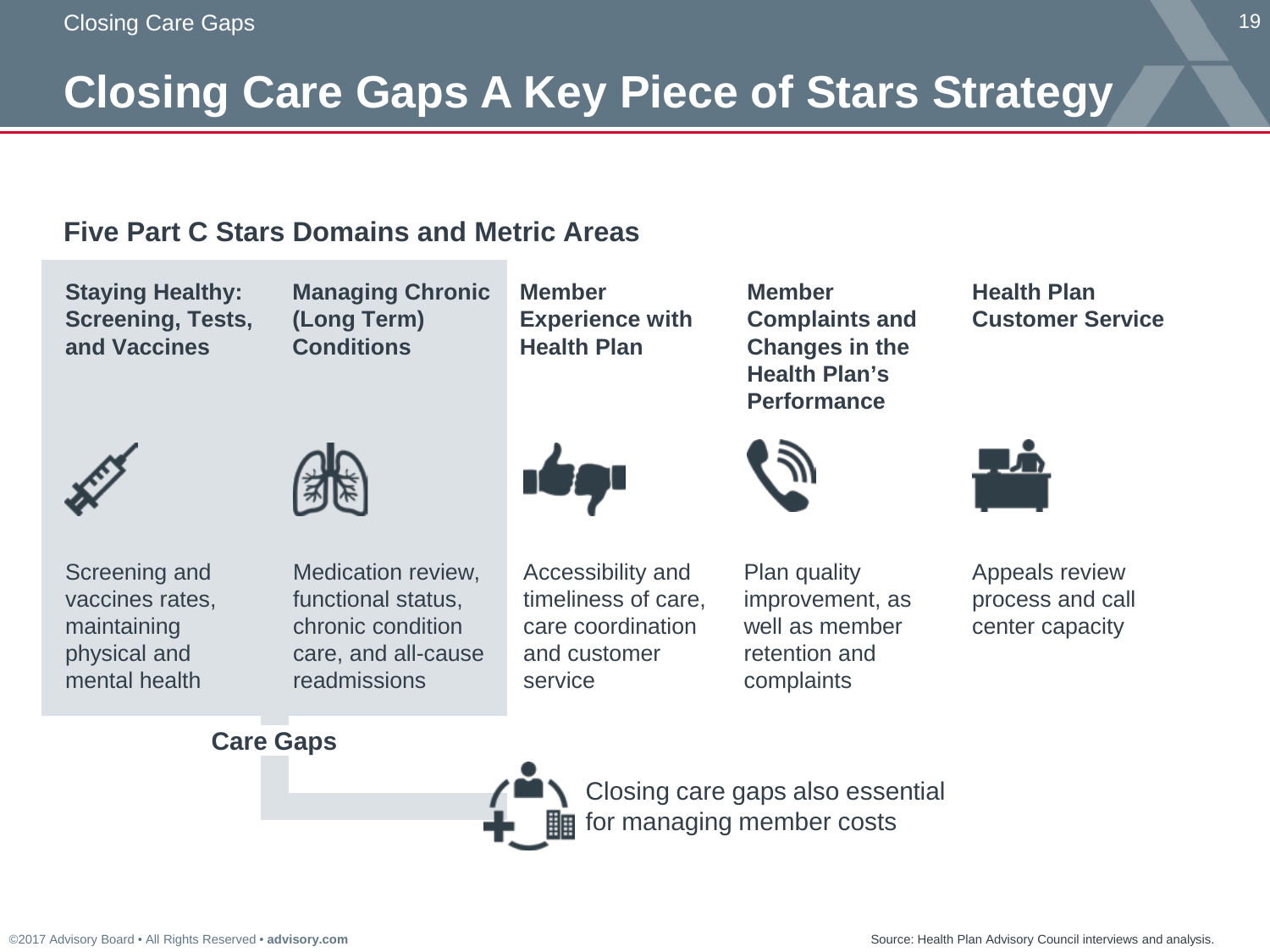# **Hard to Budge on Stars**

### **Plan Star Performance, 2014-20161**





### **Barriers to Closing Care Caps**



- Plan data confusing and untimely
- Closing gaps may not be worth provider time



*Recruiting providers Capturing member attention*

- Plan communication confusing
- Members uninterested in plan engagement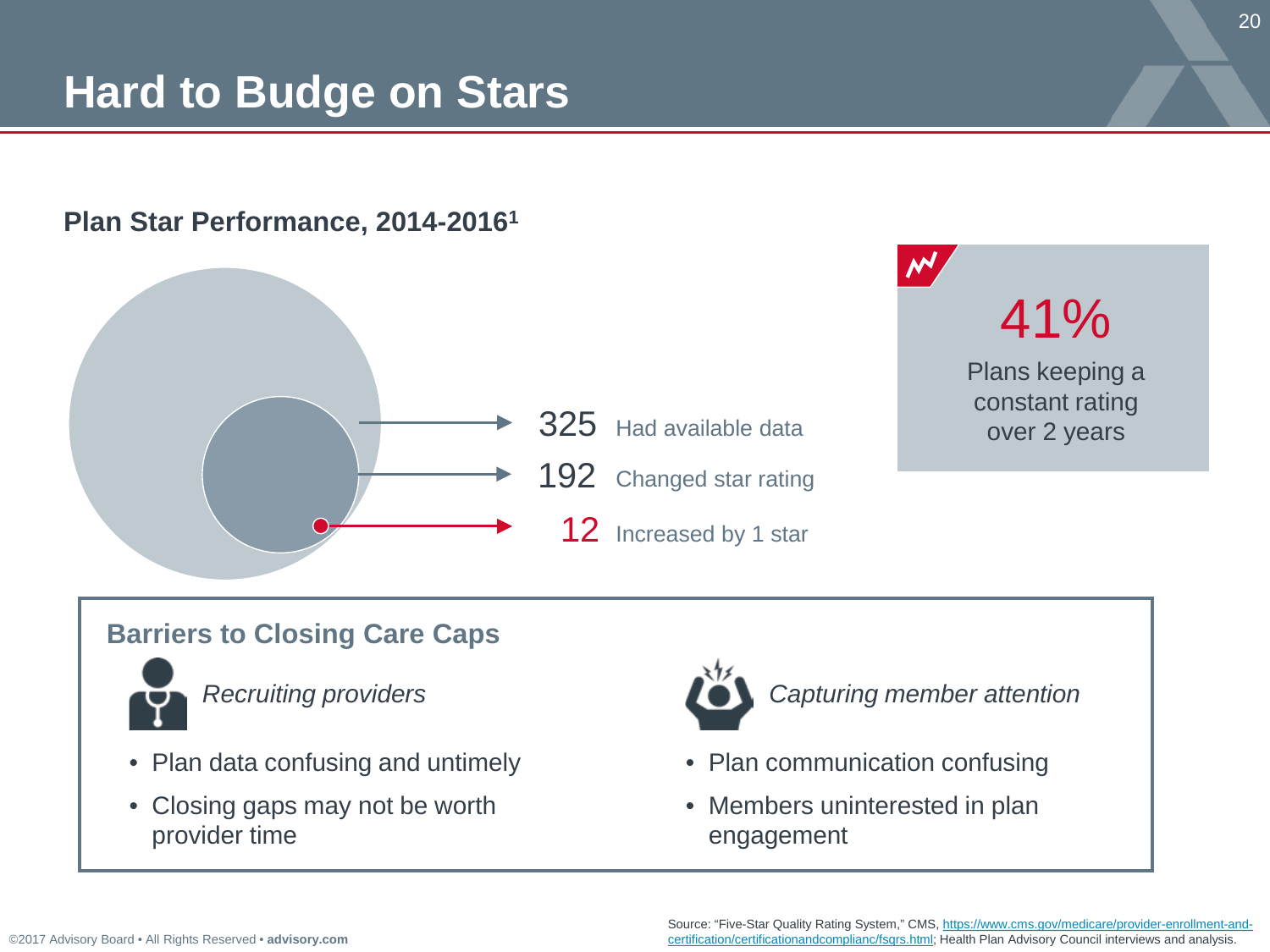# **(Hook)ing Members**

## Annual Wellness Visit Focus Scales Marketing Efforts

**Orchid Health Plan1 Program Staff Responsibility**



Marketing and risk staff work together on member roadmaps



Analytics staff generate member lists with next action items



Dedicated marketing staff create member "hooks" for identified actions

### **Sample Email**

**To:** [sam.liebl@gmail.com](mailto:sam.liebl@gmail.com)

**From:** [orchid@orchid.com](mailto:orchid@orchid.com)

**Subject:** Take 3 minutes to schedule your free visit!

Happy New Year, Sam!

We're excited to see you for your annual wellness visit this year. Take 5 minutes to schedule your visit with Dr. Smith here. Looking forward to seeing you!

1) Pseudonym.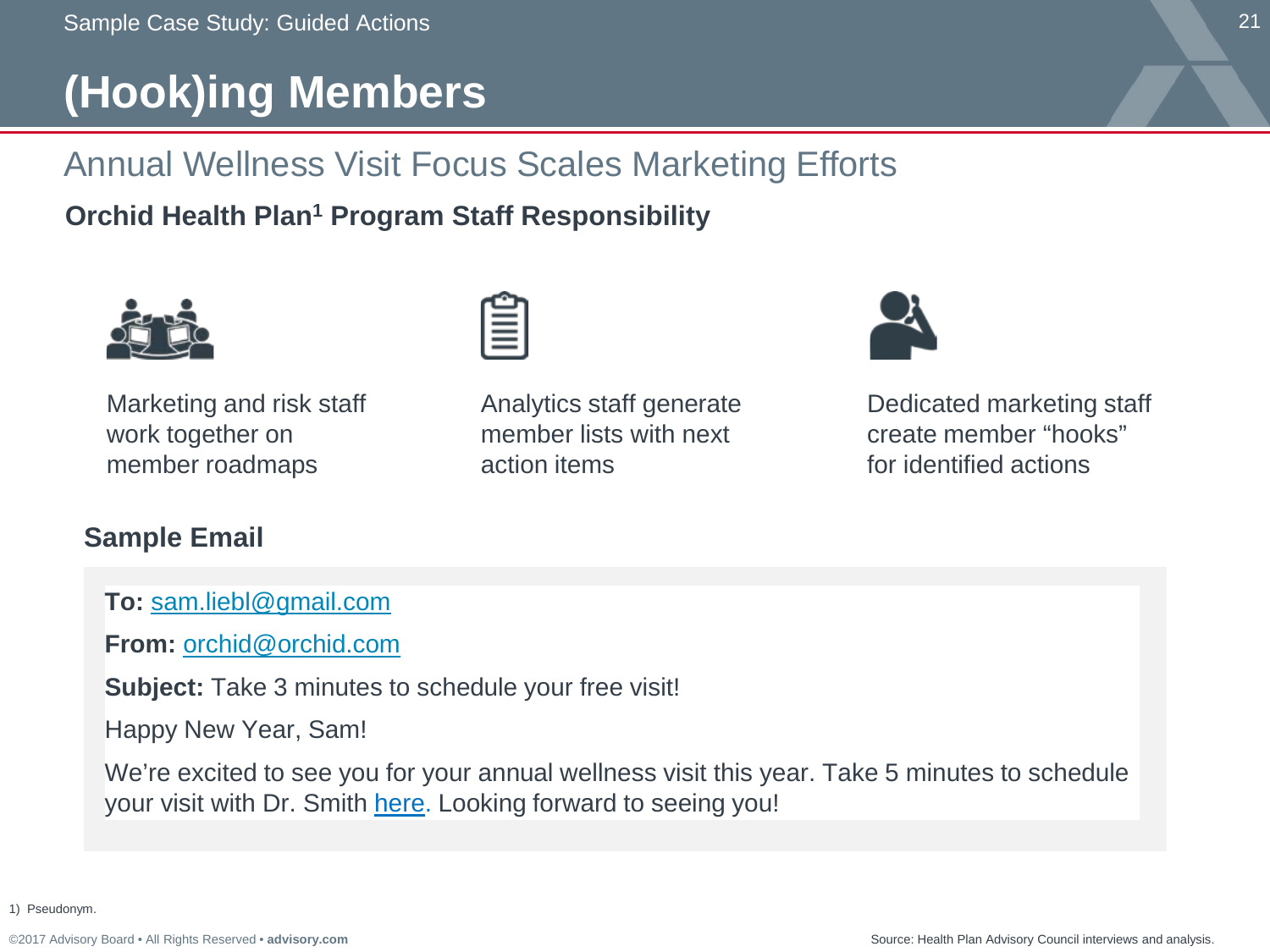### Mass Customization Built on Consistent Messages

### **Roadmap Examples for Orchid MA Beneficiaries**

|                  | January                                                                                                                                                                            | February                                    | March                                                                                     | April                                                                                                  | May                                                                             |
|------------------|------------------------------------------------------------------------------------------------------------------------------------------------------------------------------------|---------------------------------------------|-------------------------------------------------------------------------------------------|--------------------------------------------------------------------------------------------------------|---------------------------------------------------------------------------------|
| Betty,<br>Age 65 | <b>Email:</b> Schedule<br>$\bullet$<br>your Annual<br><b>Wellness Visit</b><br>Please discuss:<br>HRA, diabetes,<br>breast cancer<br>screening,<br>colonoscopy<br>cancer screening | Betty went to her<br>wellness visit.        | <b>Email: Check</b><br>your blood sugar,<br>schedule diabetes<br>follow-up<br>appointment | Betty goes to<br>provider and has<br>new medication<br><i>issues.</i>                                  | <b>Phone Follow-up:</b><br>See your doctor for<br>medication<br>reconciliation. |
| Phil<br>Age 71   | • Letter: Schedule<br>your Annual<br><b>Wellness Visit</b><br><b>Please discuss:</b><br>HRA, monitoring<br>mental health,<br>colonoscopy<br>cancer screening                       | Phil did not<br>schedule<br>wellness visit. | <b>Phone Follow-up:</b><br>Schedule your<br><b>Annual Wellness</b><br>Visit               | Phil went to his<br>wellness visit and<br>scheduled follow<br>up with behavioral<br>health specialist. | <b>Phone Follow-up:</b><br>Schedule your<br>colonoscopy<br>screening.           |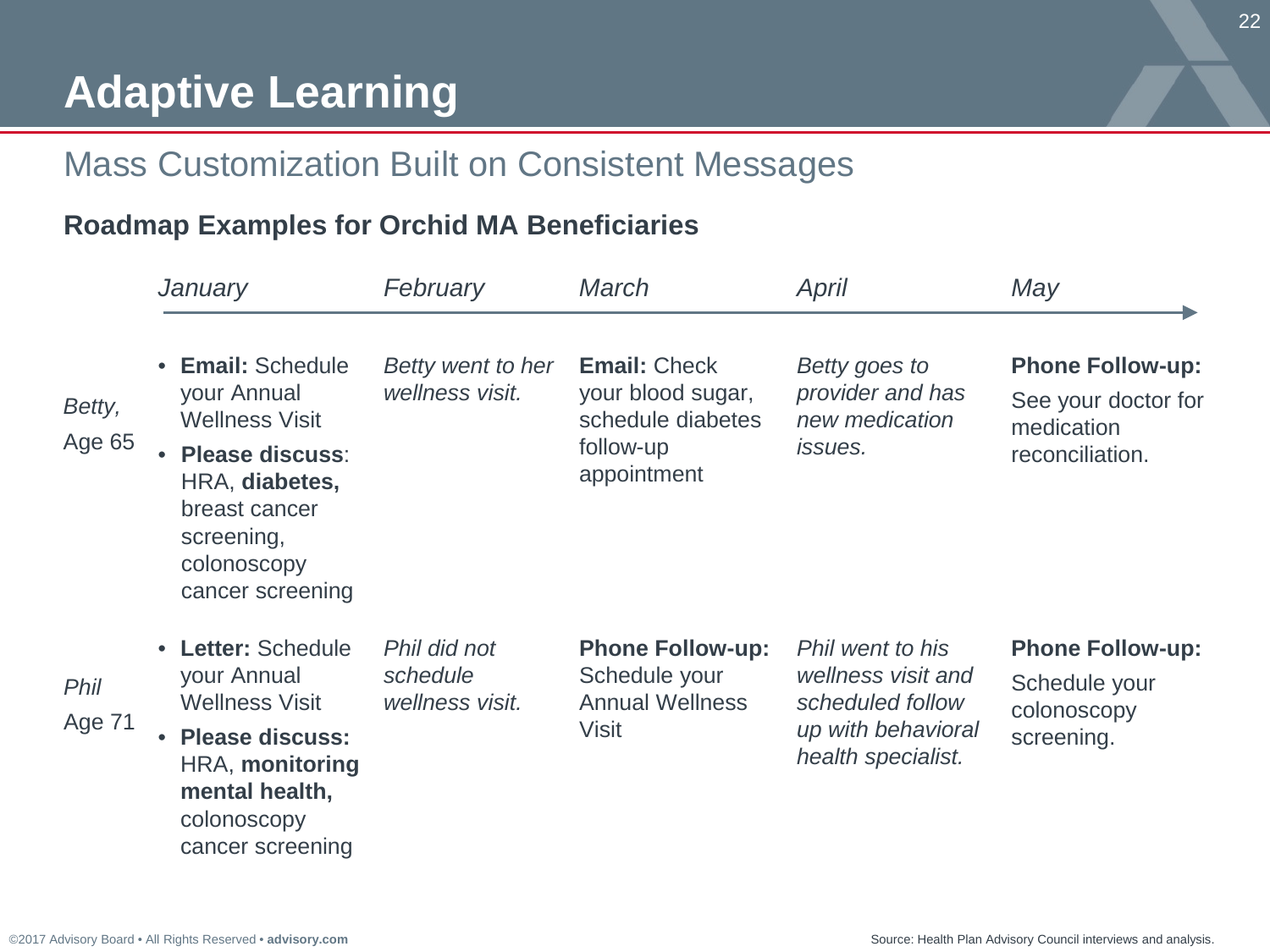# **Star Power**

### Redesigned Messaging Yields Significant Bonus



### **Knowing What You Want Your Members To Do**

"If our communications confuse health plan and health system individuals, even using the jargon that we all understand, how do we expect consumers in the individual marketplace to understand what we're saying? We had to figure out a way of simplifying the message, not only so that people can consume it, but so that **we understand what we actually want them to do."**

*Vice President, Quality*

**Orchid's Strong Improvements in Quality Performance**

30%

NΝ

Medicare Advantage members getting annual wellness visits, up from 6% 1.5 stars

Increase in 1 year of strategy implementation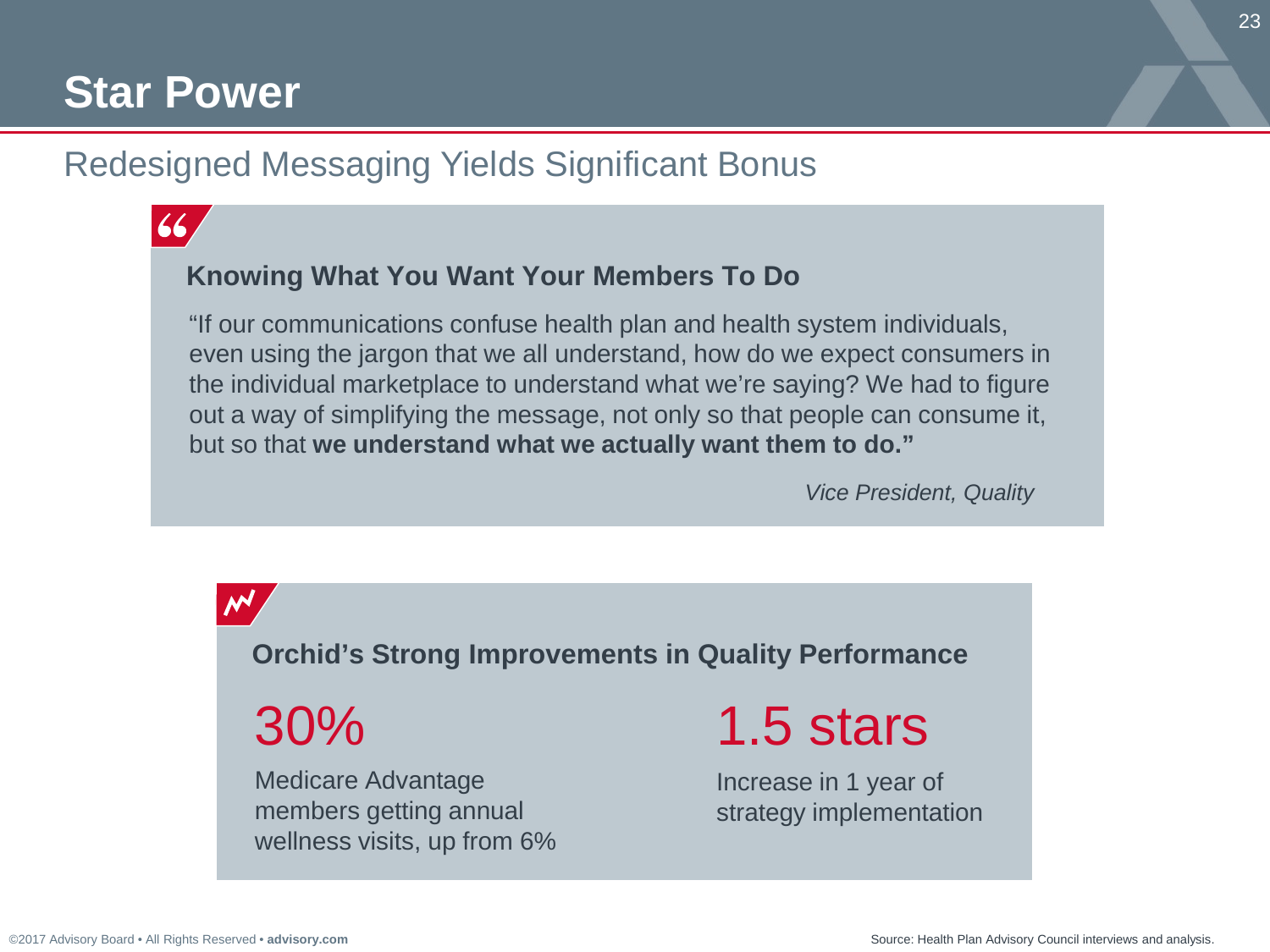

### 1 Overview of Business Line



2 Major Trends Impacting Medicare Advantage Plans



### **3** Understanding Key Advisory Board Resources



### 4 Questions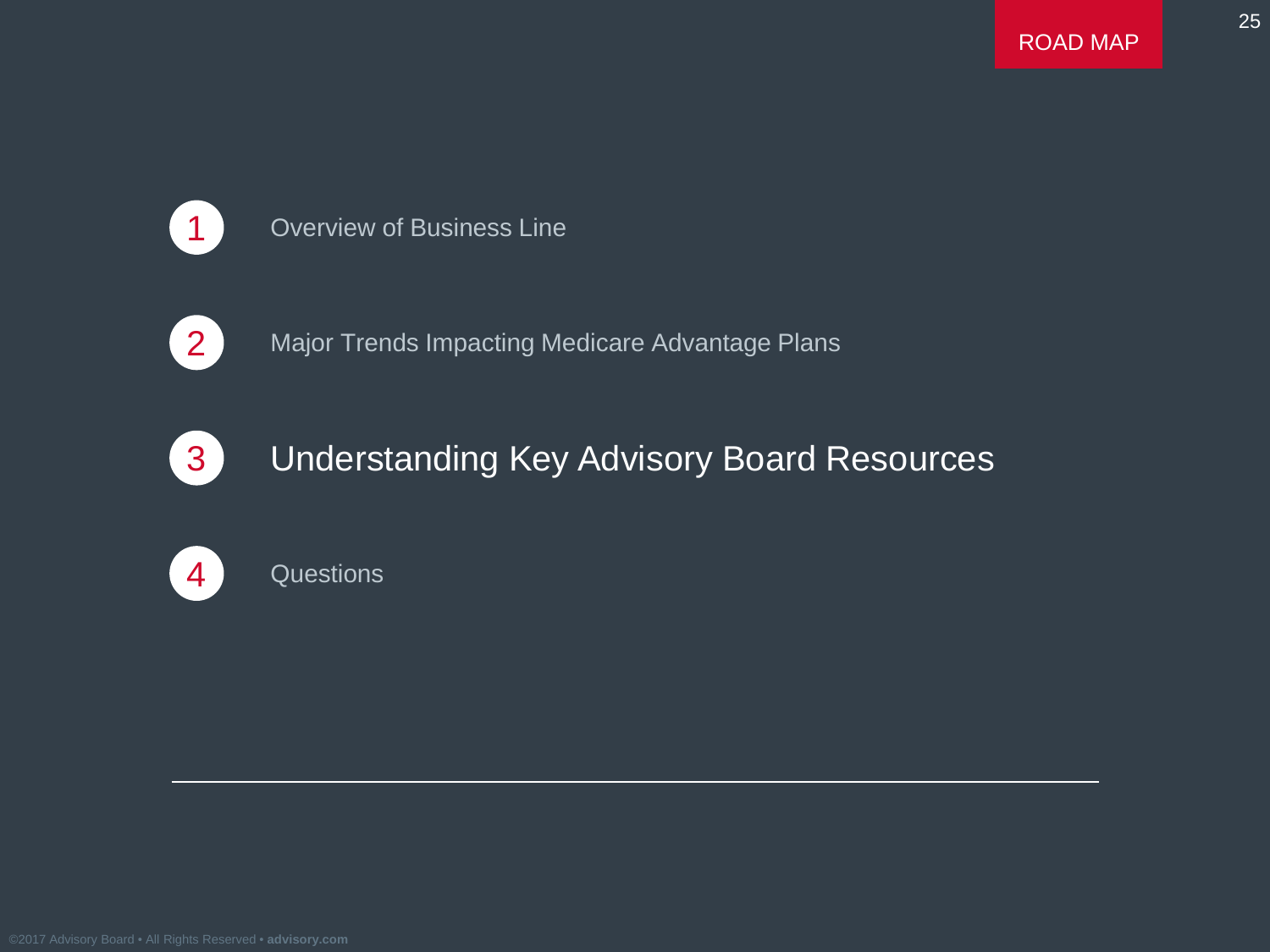

### **The Medicare Advantage Stars Improvement Guide**

A custom toolkit for improving stars performance



### **How to Give Providers the Data They Want**

Three steps to better data sharing with providers



### **New Partnerships for Risk Adjustment Accuracy**

Tactics to encourage provider and member behavior that supports your risk adjustment strategy.



### **Three Major Avenues for Growth in Medicare Advantage**

Quick insight on Medicare Advantage growth

Contact us at hpac@advisory.com for access to more resources on Medicare Advantage needs and priorities